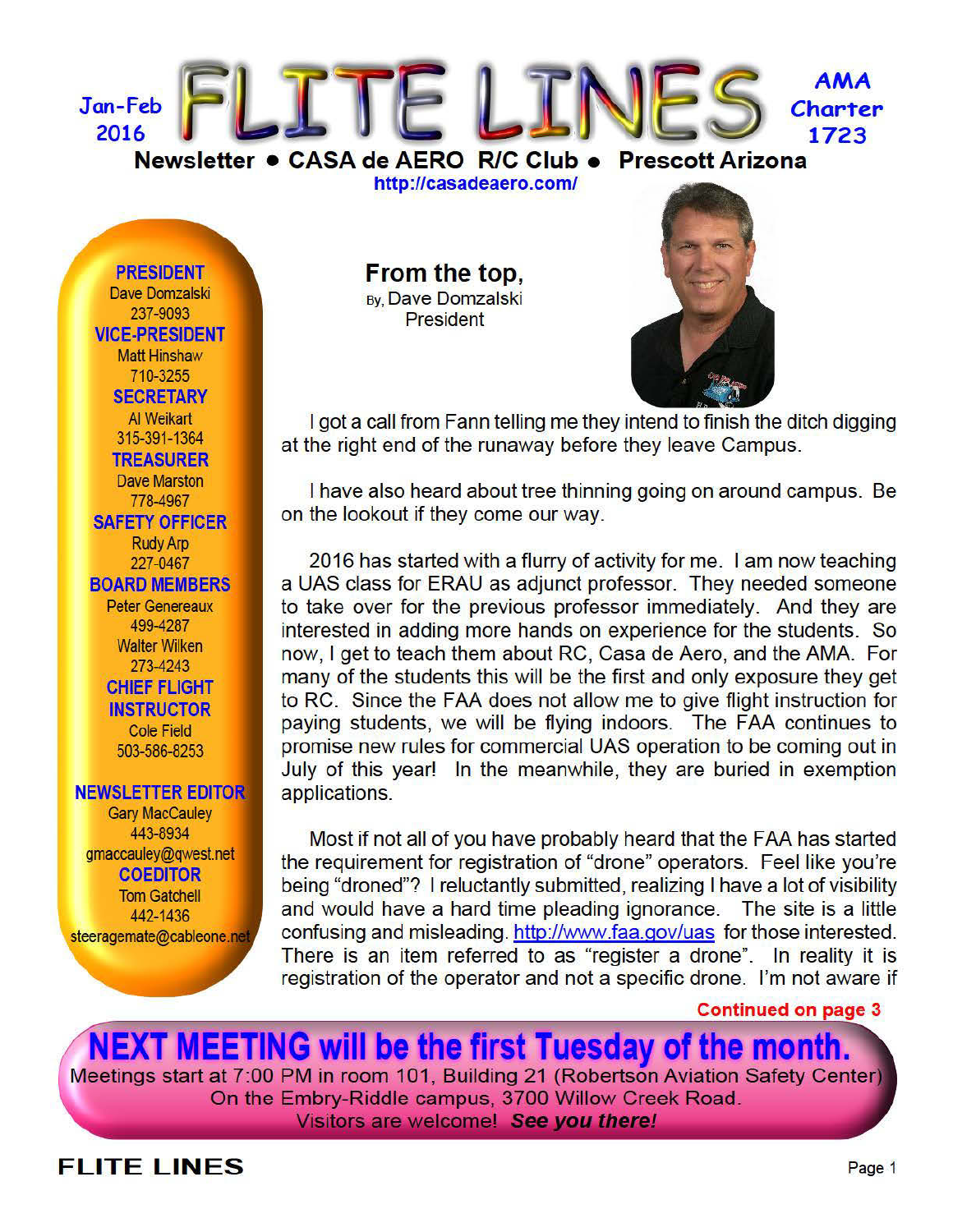# **Casa de Aero General Membership Meeting December 1, 2015**

**Attendance:**

**General Members: Jerry Alvarez, Don Broadston, David Domazlski, Jim Eaves, Walter Findlay, Peter Genereaux, Al Iamiceli, Art Kaplan, Earl LeBlanc, Shel Leibach, Al Marello, Robert Olsen, Adam Sanders, Frank Sanders, Jim Sanders, Gene Tomek, and Al Weikart.**

**General Visitors: Vic Young, and Lee Buck.**

President Dave Domzalski called the meeting to order at 7:01 p.m. with the Pledge of Allegiance by the club members.

**President's Report and New Business (Dave Domzalski):**

Introduced visitors – Jerry brought Vic Young who has a control line background Lee Buck who said he hunted us down because he is getting a drone.

New members – no new members this month. **Vice President's Report (Matt Hinshaw):**

Matt was not present

**Safety Report (Rudy Arp):** Rudy was not present.

**Flight Instruction (Cole Field):** No news.

**Treasurer's Report (Dave Marston):** The checking account balance is \$3425 plus about 9 renewals. Donation of \$277 resulting from sale of Tom Ault's equipment.

**Secretary's Report (Al Weikart):** \* Currently we have 79 members. It is membership renewal time again.

Peter conducted the 50/50 raffle – \$40 won by Al Weikart and the quadcopter won by Dave Marston.

**Upcoming Dates:** Come Fly with Us is Saturday, December 12th 9:00-11:00. Indoor Flying – No Indoor in December.

**Show and Tell:** Dave Marston brought in his tricopter. Because the tricopter has a gimbled tail rotor, it flies more like an airplane. This is a 250 size – distance between motor shafts. The frame is plywood plates and half inch pine arms. Motors and servo for the tail are all installed with zip ties and the electronics are mounted with double sided tape so it all will give on impact. The tail servo must

be very stable. The tricopter is programmed as an airplane (not helicopter). Bottom line, Dave has invested about \$250. "You can find a multirotor cheaper, but it was a fun project.

Dave Domzalski showed some of his new concepts for weird aircraft. He gave a presentation on how to locate the CG by graphical methods. Most airplanes have the CG at the wing. Most have the center of pressure at 25% of the wing cord. Fine tuning may be required, but 25-30% will get you close. A fin is required for directional stability. Adequate thrust will be required. Adequate control surfaces are required. Dave builds a smaller glider out of foam board to work out the balancing. Dollar store foam board, cellophane, and decorations plus about \$40 in electronics.

Shel Leibach brought in his new Viper 90 mm 6 cell 450kv motor. It sounds like a jet – really great. Pulls 75 amps at full throttle. There is a 90 amp ESC and a separate BEC. Shel changed the battery connecters to Deans. On the third flight, it lost power and went down. The black wire came off the Deans connector. The amperage was enough to melt the solder. Connectors have amperage rating which is a function of surface area and solder. See the following chart from Shel's research:

Connector Current Rating Deans 40a EC3 60a Deans Ultra 60a XT60 60a XT90 90a EC5 20a Bullets: 3mm 30a 4mm 50a

Kent Ewart brought in his "combatition" airplane that his grand children decorated.

Frank Sanders brought in his control line airplane. Electric Cardinal. Flies on 60 ft lines. Set up with a delay so you can push the button and then have 20 seconds to get to the handle. He uses a pusher prop and reverses the motor to reverse the torque for the control line application.

Meeting adjourned at 8:15 PM.

Respectfully submitted by **Al Weikart.**

# **FLITE LINES** Page 2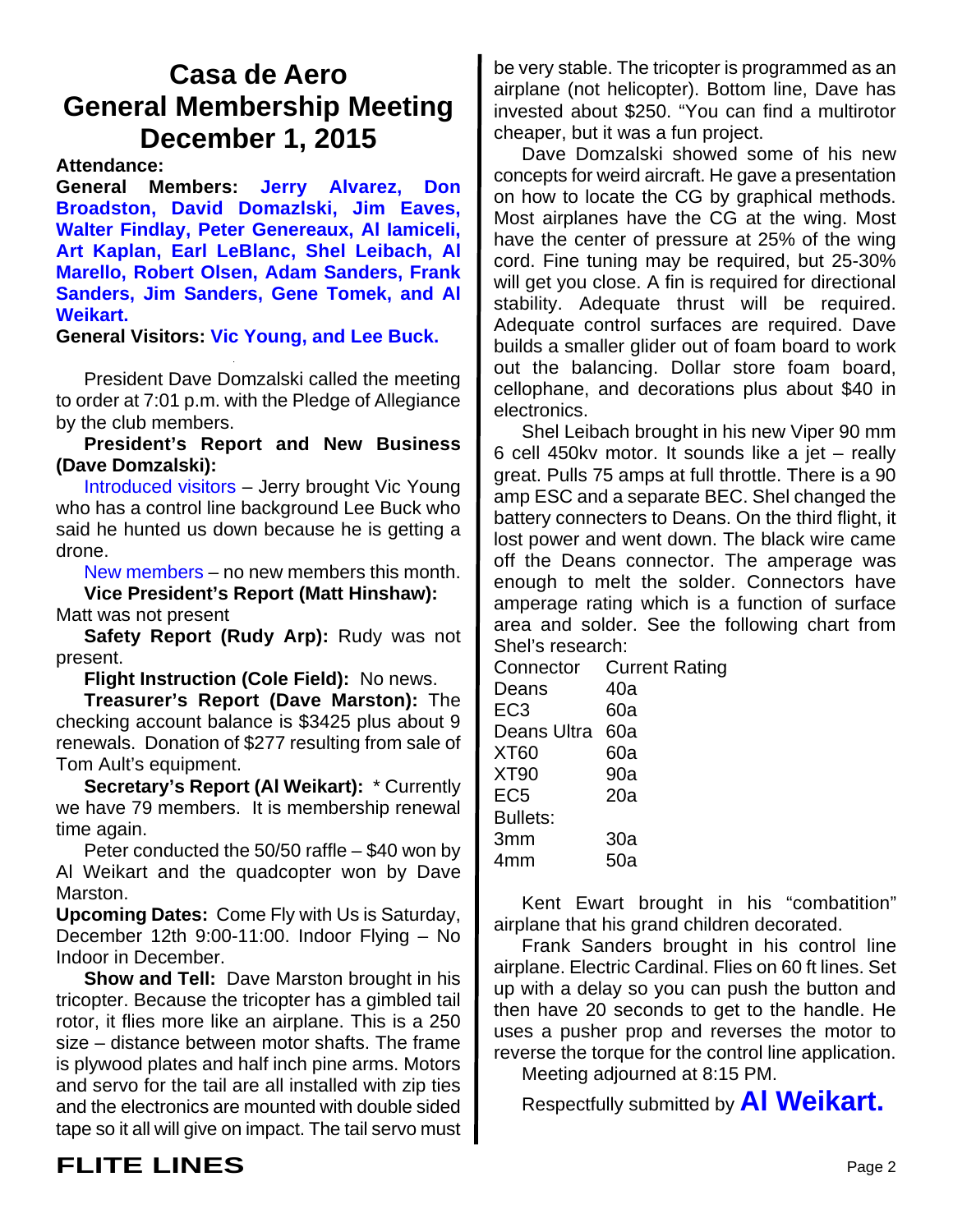#### **Continued from page 1**

the AMA has made this a requirement yet. Until it is, I do not see Casa de Aero requiring this. For a while they were trying to work constructively with the FAA to come to some sort of agreement. Failing that, I gather they have filed a suit against the FAA.

I went to a seminar in Chandler recently where a representative of the FAA spoke. Not really much useful information to add. Some good questions came from the audience but not much in the way of real answers. One clever statement was "an airplane is an airplane". This is to imply that even a Guillows rubber powered 2 gram model is still considered an airplane by the FAA. But only such models weighing over 0.55lb require you to register.

I did receive feedback from a few of you. The concerns were mostly regarding privacy and spoofing. Someone else might use your ID or steal your model for instance. A more likely case would be the authorities searching their data base for an operator nearby and having you prove your innocence. One interesting reporting is that Airbus has come up with a device that would jam RC signals and down nearby models. Of course it is a felony to shoot down an aircraft, including a UAS, not to mention what the FCC might have to say. Apparently there has been a lot of compliance so if/when you do register you won't be the only target in your area.

Please be aware that since we are within 5 miles of an airport that we are required to at least verbally notify the tower. This I have done and does not need to be done on a repetitive basis. Members are all free to fly at Casa de Aero so long as you have current AMA. Below is a response from the Air Traffic Manager Paul Winski to getting a written agreement. Paul said he has no problem with us at Casa de Aero but is concerned about other operations

near the airport. I take that as meaning, feel free to fly at the field but please do not fly from the wash. The "wash " is another site closer to the airport.

#### *Good morning Dave,*

*I can appreciate the AMA's stance. "Strongly Encourage" are the operative words in my opinion. No requirement. As you probably know, there was a recent change to the "rules" governing UAS operations. A blanket COA will allow any operator to fly their craft at or below 200 feet AGL. This kind of scares me, but I have no control over it.*

*If you want to enter into a Letter of Agreement, we can do this, but it won't happen fast. I have to take the letter you sent, put it into the FAA format for LOAs, then send it to my Operational Support Group in Renton Washington for review. They don't get anything done quickly. After they review it, we can sign it and it will be effective. I project from past experience, that we will not get it back from Renton for a month or more.*

*If you still want to go that route, let me know and I'll begin working on it.*

#### *Thanks,*

#### *Paul*

Coming Events:

CFWU 8-10 Feb 13th 9-11am

 Join the Arizona Chapter of the American Helicopter Society for our AHS AZ Chili Cook Off and ASU Student Chapter Drone Demonstration at Kiwanis Park in Tempe, AZ Saturday February 20th 2pm-5pm

#### **Indoor flying Feb 28th 3-4:30 pm**



### **FLITE LINES** Page 3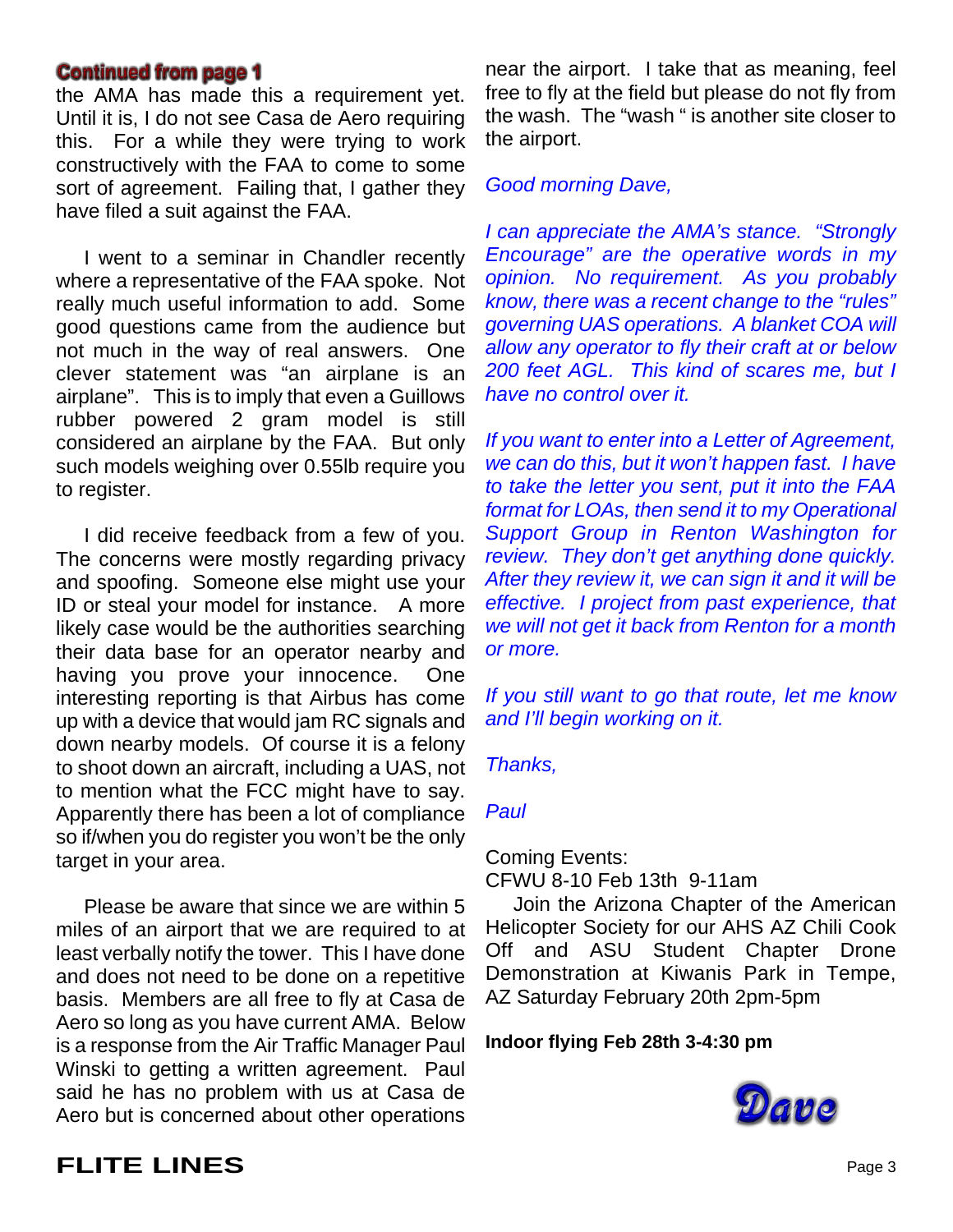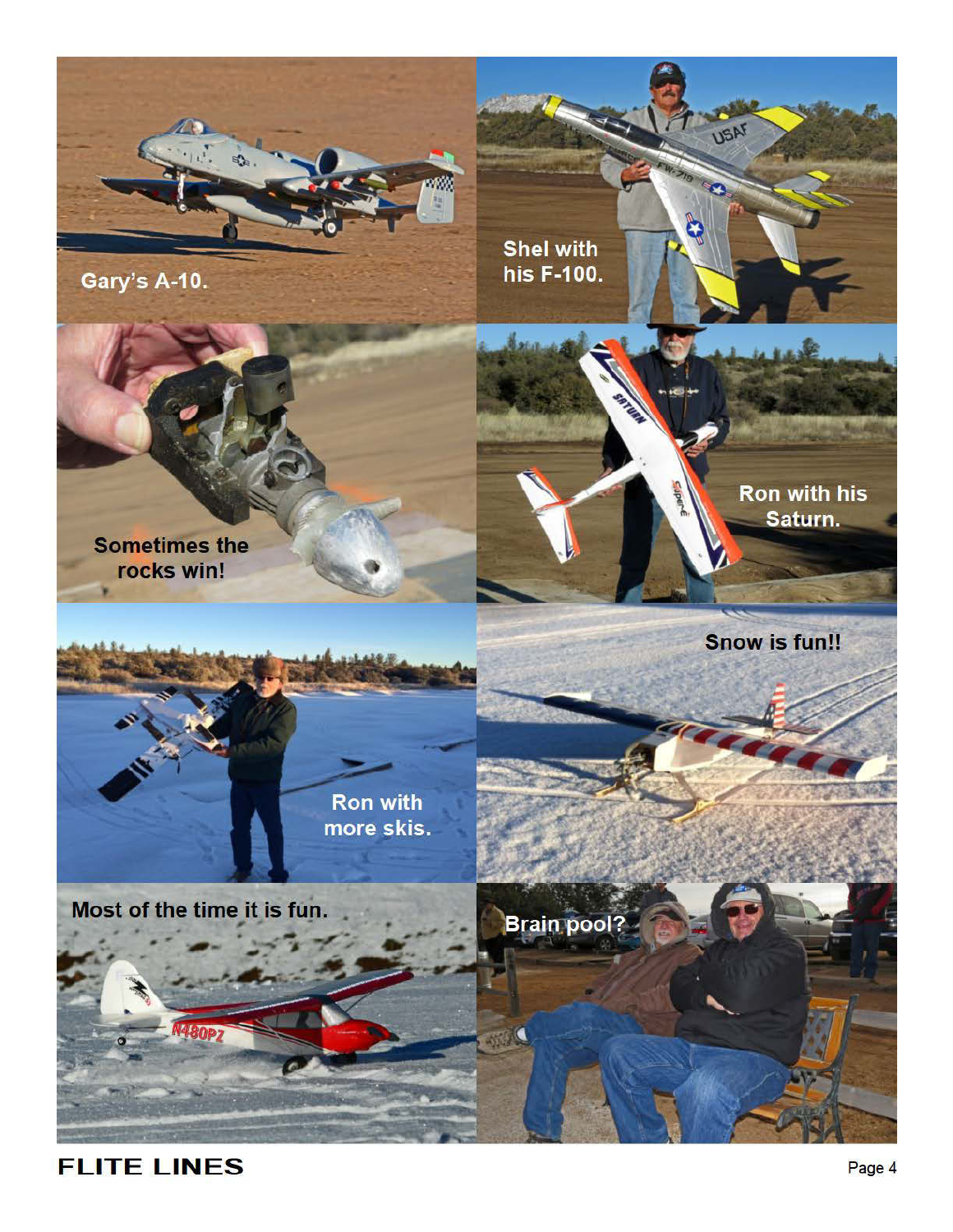